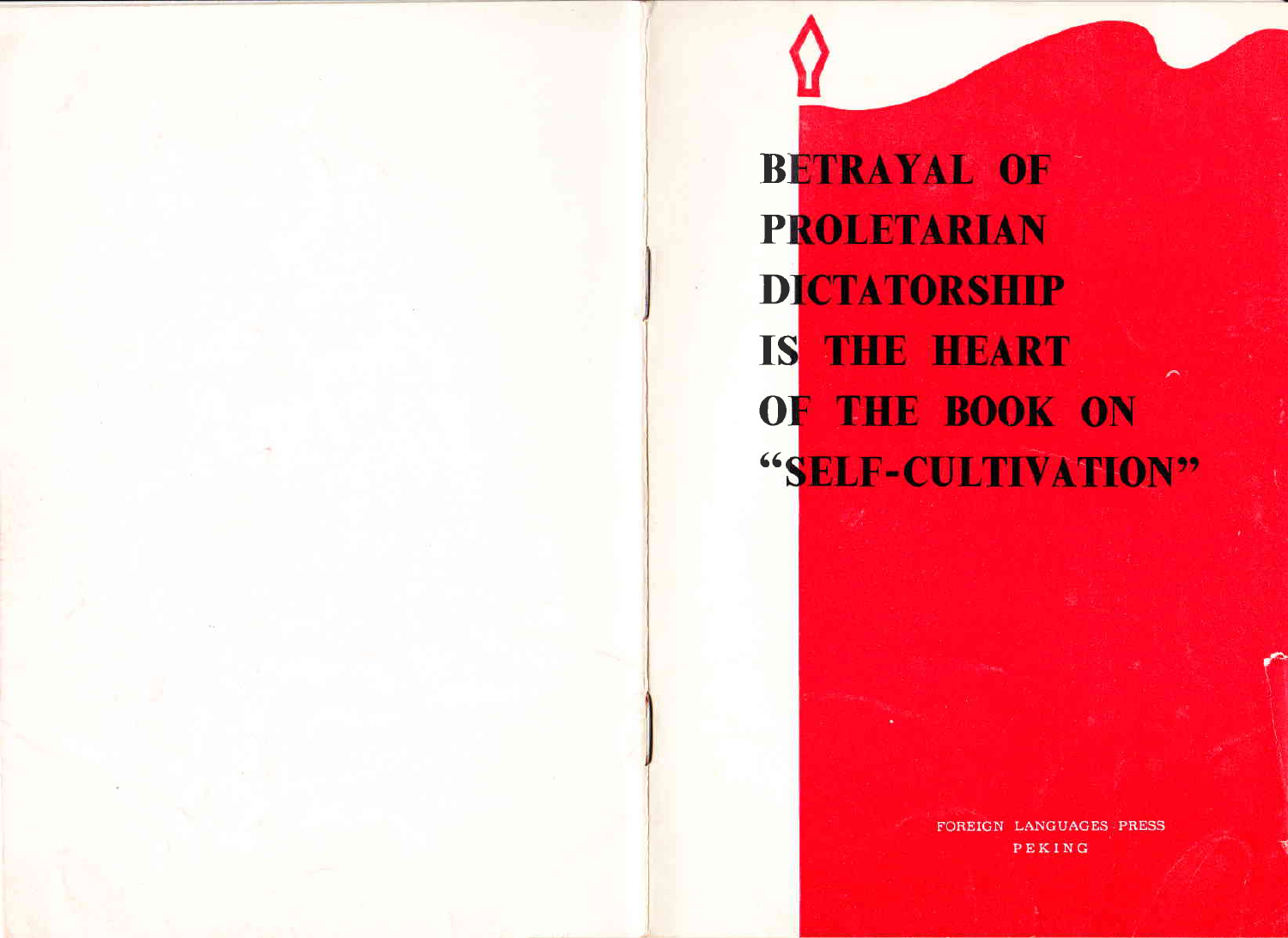## Quotation from Chairman Mao Tse-tung

All revolutionary struggles in the world are aimed at seizing political power and consolidating it.

"This Year's E1ection"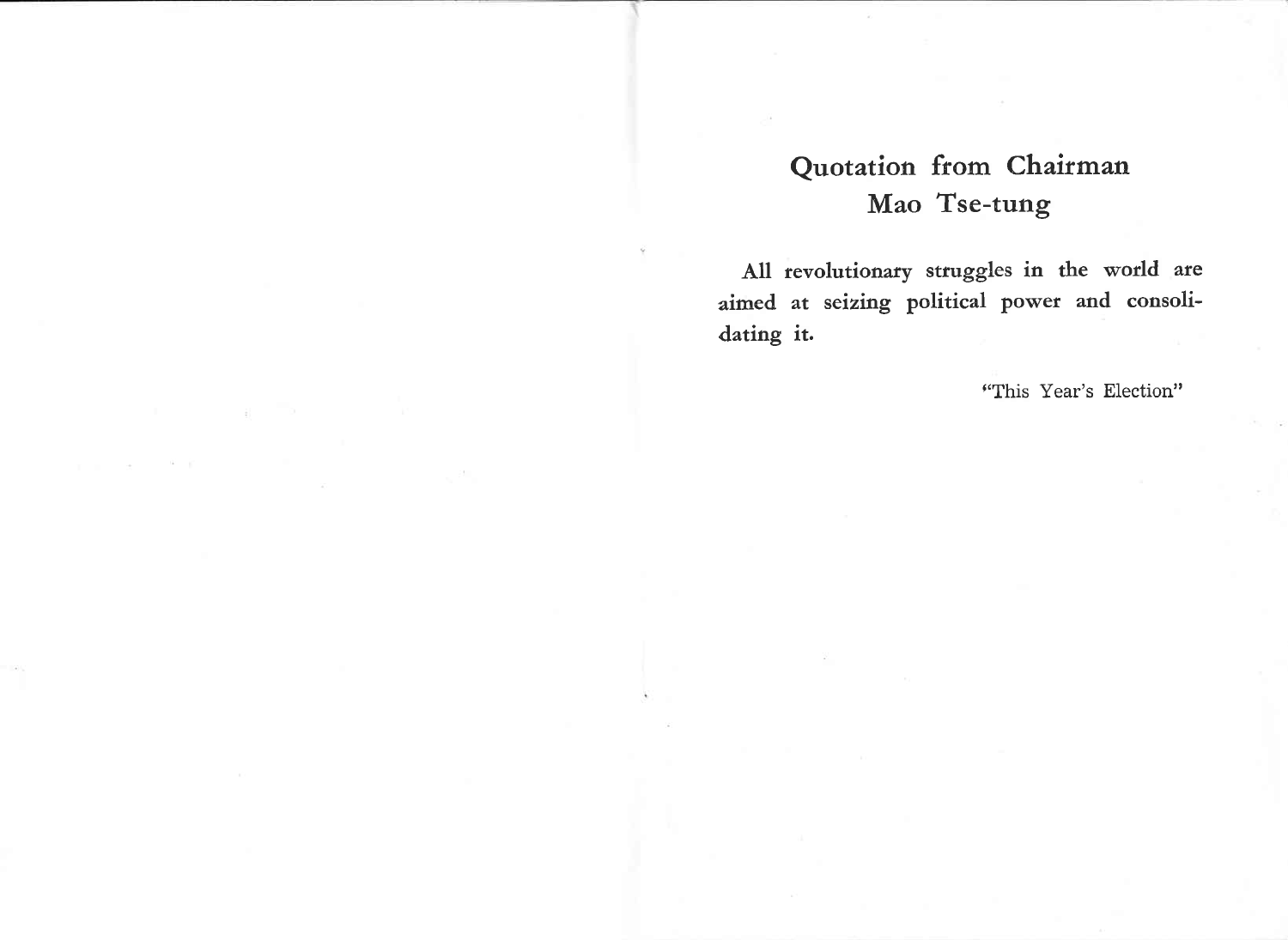# **BETRAYAL OF PROLETARIAN** DICTATORSHIP IS THE HEART OF THE BOOK ON "SELF-CULTIVATION"

by the Editorial Departments of Hongqi (Red Flag) and Renmin Ribao (People's Daily)

(May 8, 1967)

FOREIGN LANGUAGES PRESS PEKING 1967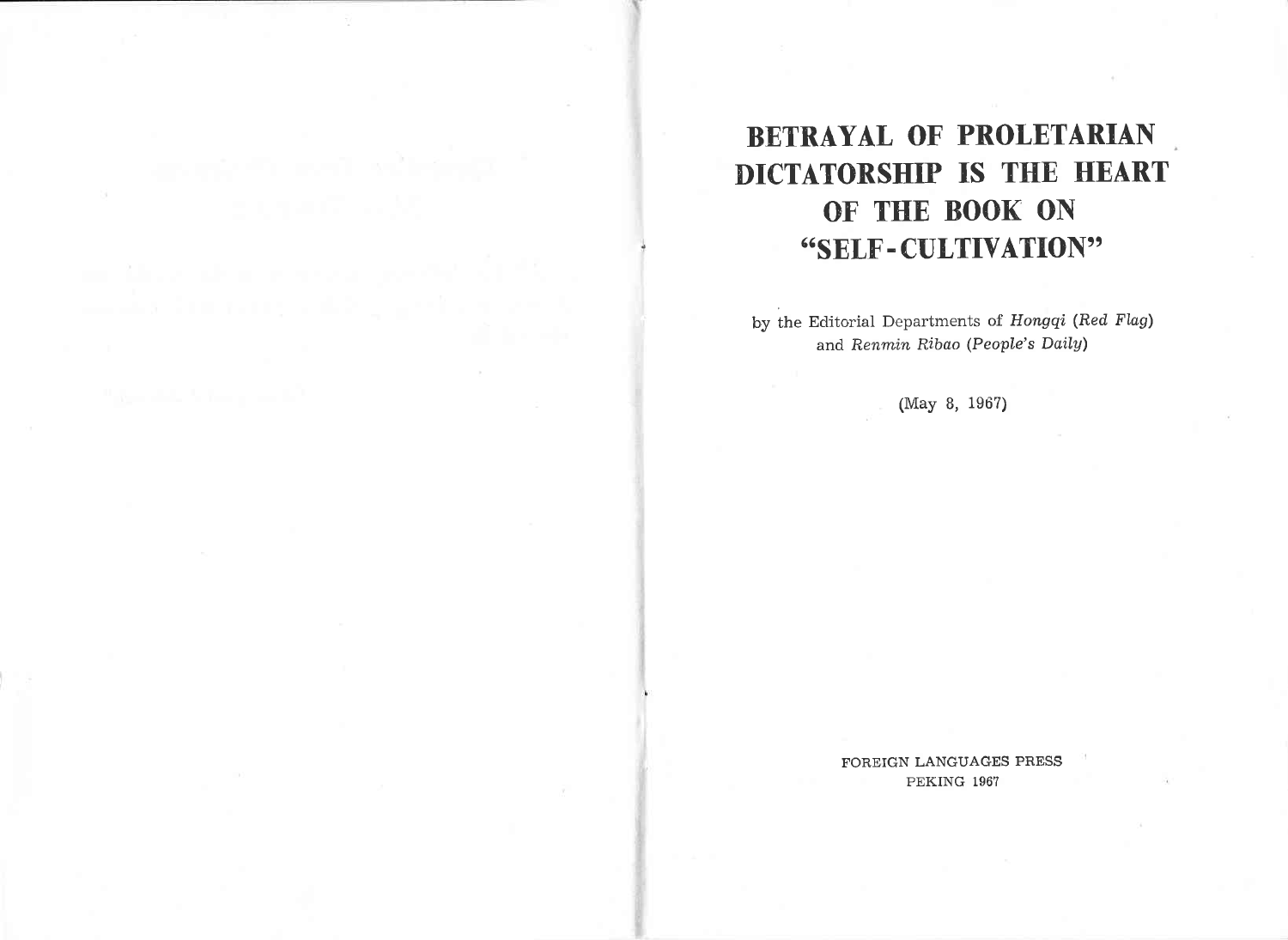All revolutionary struggles in the world are aimed at seizing political power and consolidating it. The desperate struggles waged by counter-revolutionaries against revolutionary forces are likewise solely for the sake of maintaining their political power.

### - Mao Tse-tung

The book on the "se1f-cultivation" by Communists is the representative work of the top Party person in authority taking the capitalist road. It is a big poisonous weed opposed to Marxism-Leninism, Mao Tse-tung's thought. Its poison has spread throughout China and the world. It must be thoroughly criticized and repudiated.

What is the heart of this book?

It is the betrayal of the Marxist-Leninist theory of the dictatorship of the proletariat. And this betrayal means the complete, out-and.-out betrayal of Marxism-Leninism itself and of the revolutionary cause of the proletariat.

Marx pointed out over a hundred years ago:

. . . And now as to myself, no credit is due to me for discovering the existence of classes in modern society, nor yet the struggle between thern. Long before me bourgeois historians had described the historical development of this struggle of the classes, and bourgeois economists the economic anatorny of the classes. What I did that was new was to prove: 1) that the existence of classes is only bound up with particular historical phases in the development of pro-

Printed in the People's Republic of China

 $\mathbf 1$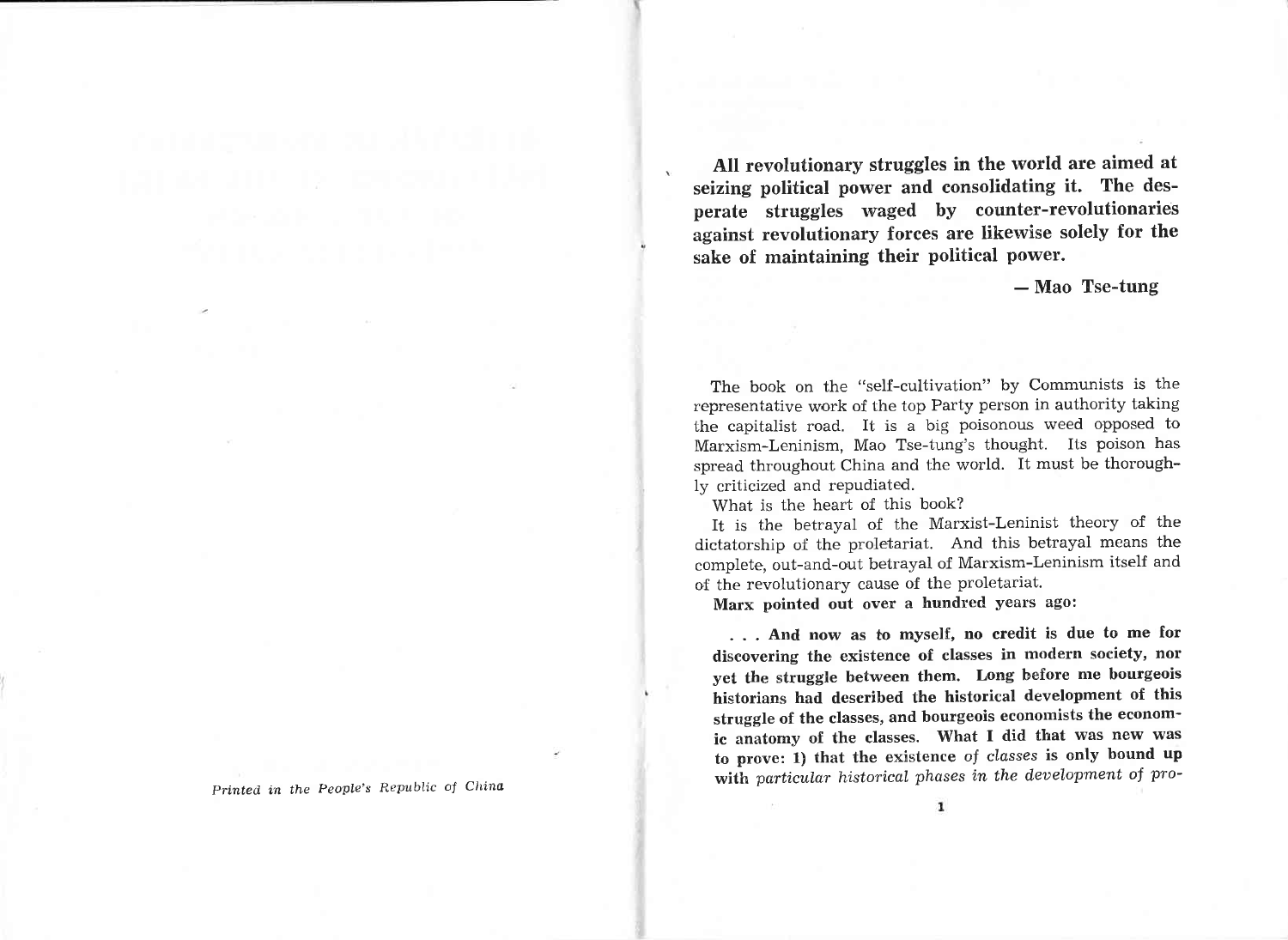duction; 2) that the class struggle necessarily leads to the  $dictatorship$  of the proletariat; 3) that this dictatorship itself only constitutes the transition to the abolition of all classes and to a classless society.  $\ldots$ <sup>1</sup>

Lenin again emphatically pointed out fifty years ago:

It is often said and written that the main point in Marx's teachings is the class struggle; but this is not true. And from this untruth very often springs the opportunist distortion of Marxism, its falsification in such a way as to make it acceptabie to the bourgeoisie. For the doctrine of the class struggle was created not by Marx, but by the bourgeoisie before Marx, and generally speaking it is acceptable to the bourgeoisie. Those who recognize only the class struggle are not yet Marxists; they may be found to be still within the boundaries of bourgeois thinking and bourgeois politics. To confine Marxism to the doctrine of the class struggle means curtailing Marxism, distorting it, reducing it to something which is acceptable to the bourgeoisie. Only he is a Marxist who extends the recognition of the class struggle to the recognition of the dictatorship of the proletariat. This is what constitutes the most profound difference between the Marxist and the ordinary petty (as well as big) bourgeois. This is the touchstone on which the real understanding and recognition of Marxism is to be tested.<sup>2</sup>

Like all opportunists in the history of the international communist movernent, the author of the book on self-cultivation curtails and distorts the fundamentals of Marxism. Though he lards his nearly hundred-page book with certain abstract

phrases on class struggle, he makes no mention whatsoever of. the actual class struggle or of the dictatorship of the proletariat. Naturaliy without the dictatorship of the proletariat, his talk about class struggle is just deceitful rubbish wholly acceptable to the bourgeoisie.

The book was first published in JuIy 1939 and reprinted many times during the War of Resistance Against Japan and the War of Liberation. None of these editions made any mention of the anti-Japanese war or the class struggle during the former period,<sup>1</sup> nor did they mention the War of Liberation or the class struggle during the latter period, or the question of seizing political power. This kind of book on self-cultivation could not do the least harm to Japanese imperialism, or U.S. imperialism and its lackey the Kuomintang of Chiang Kai-shek.

During the War of Resistance Against Japan, Chairman Mao pointed out that "the seizure of power by armed force, the settlement of the issue by war, is the central task and the highest form of revolution"<sup>2</sup> and that "the development, consolidation and bolshevization of our Party have proceeded in the midst of revolutionary wars; without armed struggle the Communist Party would assuredly not be what it is today".<sup>3</sup> Obviously, the development, consolidation and building of the Party and the ideological remoulding of Party members cannot be discussed outside the context of the revolutionary wars and the seizure of power by armed force. Yet in the very years of war when the guns were roaring and when we were struggling for political power, the top Party person in authority taking the

l "Marx to J. Weydemeyer" (March 5, 1852), Selected Works of Karl Marx and Frederick Engels, Foreign Languages Publishing House, Moscow, 1955, Vol. II, p. 452.

 $2V$ . I. Lenin, The State and Revolution, Foreign Languages Press, Peking, 1965, pp. 39-40.

<sup>1</sup> None of the editions of the book publlshed before 1962 made mention of the War of Resistance Against Japan. In the revised <sup>1962</sup> edition, a passage concerning the policy on the anti-Japanese national united front was added as an iliustration in the section, "The Unity of Theoretical Study and Ideological Self-Cultivation".

<sup>&</sup>lt;sup>2</sup> Mao Tse-tung, "Problems of War and Strategy", Selected Works, FLP, Peking, 1965, VoI. II, p. 219.

<sup>&</sup>lt;sup>3</sup> Mao Tse-tung, "Introducing The Communist", Selected Works, FLP, Peking, 1965, VoI. II, p. 292.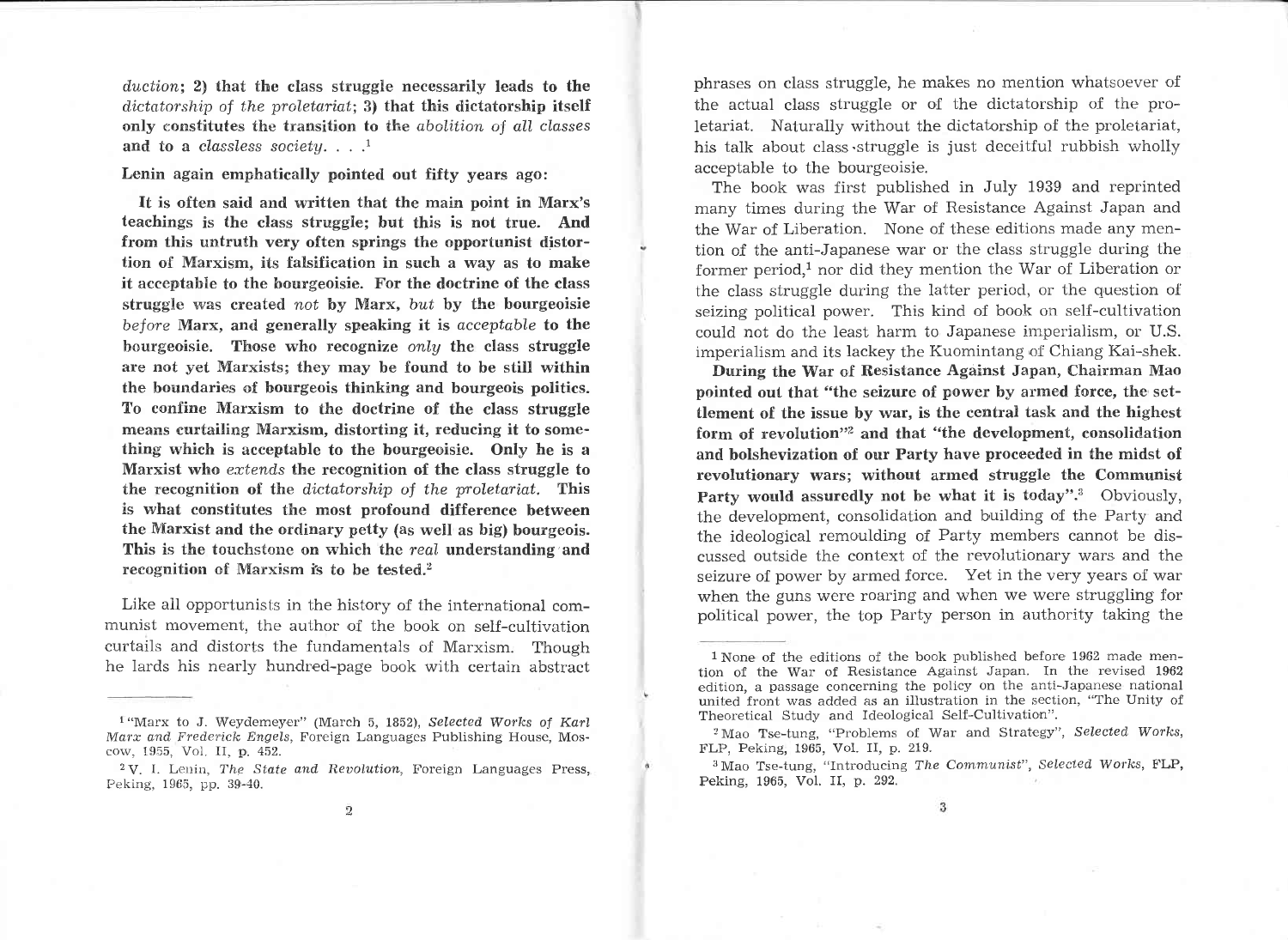capitalist road wanted people to forget about the fundamental task of seizing political power by armed force and indulge in self-cultivation. "Self-cultivation" of this kind can only cultivate philistines who reject revolutionary war and refuse to seize political power! The philistine products of such oultivation are no Communists, but Social-Democrats of the Second International.

When a revised edition of the book on self-cultivation was printed in August 1949, and when it was republished with many additions and deletions in August 1962, it dished up the same old stuff. Though revised and republished on these dates, the book not only says nothing about the socialist revolution or the class struggle in socialist society, but remains completely silent about the dictatorship of the proletariat. The top Party person in authority taking the capitalist road blatantly sets himself up in opposition to a series of great works by Chairman Mao, such as the "Report to the Second Plenary Session of the Seventh Central Committee of the Communist Party of China", "On the People's Democratic Dictatorship" and "On the Correct Handling of Contradictions Among the People". In flagrant opposition to Mao Tse-tung's thought, he wants people to forget about the socialist revolution, the class struggle in socialist society and the dictatorship of the proletariat and engage in self-cultivation. "Se1f-cultivation" of this kind can only cultivate a Bukharin type of person who goes in for capitalism instead of socialism or a person of the Khrushchov type who rejects the dictatorship of the proletariat and works to restore capitalism!

Though twice revised and reprinted many times, the book on self-cultivation does not mention the seizure of power by armed force or the dictatorship of the proletariat. Is this an accidental oversight? By no means.

The book discusses the question of the state. A Marxist cannot possibly discuss this question without mentioning the class nature of the state and the dictatorship of the proletariat. Yet it is precisely the dictatorship of the proletariat that the

book on self-cultivation throws out while it talks about the question of the state in the abstract in the manner of the hireling scholars of the bourgeoisie.

The author says that "the proletariat is able to build up <sup>a</sup> strictly organized and disciplined party and state apparatus to wage an irreconcilable struggle against all forms of corruption, bureaucracy and degeneration and ceaselessly weed out of the Party and the state organs those elements that have become corrupt, bureaucratic and degenerate in their work, . . thereby preserving the purity of the Party and the state apparatus". We may ask: How can the proletariat build up its own state apparatus? Is it possible without a violent revolution, without smashing the old state machine? It is precisely this fundamental principle of Marxism-Leninism that the book has discarded. It would seem, according to the author, that so long as Comrnunists apply themselves energetically to self-cultivation, a Utopia will descend from the skies. What he has been dreaming of is really nothing but a bourgeois state.

In the 1962 edition of the book the words "set up a centralized and at the same time democratic state apparatus" are added to the above-quoted passage. This deliberate addition indicates the way the author sees the nature of our state. However, neither here nor elsewhere in the book does he make any mention at all of exercising dictatorship over the class enemy. Chairman Mao says that our proletarian state exercises dictatorship over the class enemy and "what applies among the people is democratic centralism".<sup>1</sup> By simply describing our state as "centralized and at the same time democratic", with no dictatorship over the enemy, what is the author doing if not opposing the dictatorship of the proletariat, preaching the Khrushchov theory of "the state of the whole people" and advocating bourgeois dictatorship?

The book describes at some length "the cause of communism" as "the greatest and most arduous undertaking in human

4

 $\overline{\mathbf{a}}$ 

 $1$  Mao Tse-tung, On the Correct Handling of Contradictions Among the People, FLP, Peking, 1966, p. 5.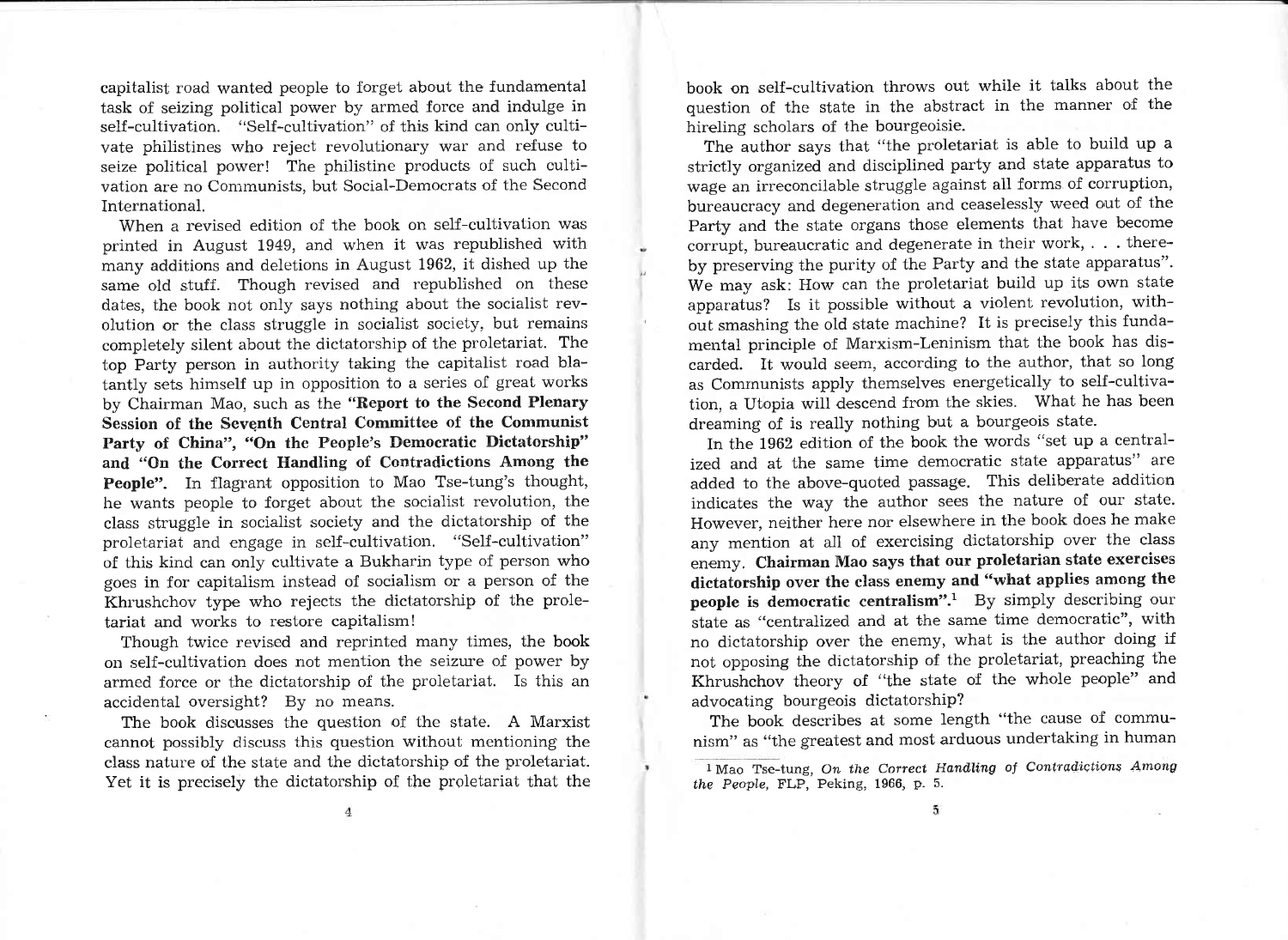history". A Marxist would find it imperative to mention here that communism can only be realized by going through the dictatorship of the proletariat. But the author does not say a word about the dictatorship of the proletariat.

"What is our communist cause? How should Party members advance it?" The author replies:

In that world there will be no exploiters and oppressors, no landlords and capitalists, no imperialists and fascists, nor will there be any oppressed and exploited people, nor any of the darkness, ignorance and backwardness, and so on. In such a society all hurnanity will consist of unselfish, intelligent, highly cultured and skilled communist workers; mutual assistance and affection will prevail among men and there will be no such irrationalities as mutual suspicion and deception, mutual injury, mutual slaughter and war. It will of course be the best, the most beautiful and the most advanced society in human history.

#### The author adds:

We Communists should be men of the boldest vision and revolutionary determination. Every Party member should gladly and solemnly resolve to shoulder the task of realizing communism, a task greater and more arduous than any in human history.

After these and similar priest-like invocations and blessings, the author draws the conclusion: "This is my understanding of the cause of communism." In the answer he gives and elaborates in high-flown phraseology, the one thing he excludes is precisely the dictatorship of the proletariat. That is how he understands the communist cause, and that is what he advocates for achieving it!

This sort of description of communist society is nothing new but has existed from ancient times. In China, there are such descriptions in the passage about "great harmony" in the chapter entitled "Li Yun" in the Book of Rites [edited by Tai

Sheng, a scholar of the Western Han Dynasty $-206$  B.C.-24 A.D.], in The Journey to the Land of Peach Blossoms by Tao Chien  $\lceil$  poet of the Eastern Tsin Dynasty  $-317-420$  and in the Book of Great llarmony by Kang Yu-wei [Ieader of the 1898 Reform Movement]. Abroad there are a great number of works by French and British Utopian socialists containing the same stuff.

In the opinion of the author, communist society is a bed of roses, without any darkness or contradiction; all is well, without the existence of opposites. Society will thereby cease to develop. Not only will society never change qualitatively bui it seems it will never change quantitatively either. Social development will then come to an end, and society will for ever remain the same. Here the author discards a fundamental Marxist law — that the development of all things, all merican marxist raw — that the development of an timigs, all<br>human society, is pushed forward by the struggle of opposites, by contradiction. What the author is doing here is preaching metaphysics and discarding the great theory of dialectical and historical materialism.

Marx said:

/'

)

 $\sqrt{2}$ 

)

Between capitalist and communist society lies the period of the revolutionary transfornnation of the one into the other. There corresponds to this also a political transition period in which the state can be nothing but the revolutionary dic $tatorship$  of the proletariat.<sup>1</sup>

#### Lenin said:

... forward development, i.e., towards Communism, proceeds through the dictatorship of the proletariat, and cannot do otherwise, for the resistance of the capitalist exploiters cannot be broken by anyone else or in any other way.2

<sup>&</sup>lt;sup>1</sup> Karl Marx, "Critique of the Gotha Programme", Selected Works of KarI Marc and" Prederick Engels, FLPH, Moscow, 1955, Vol. II, pp. 32-33.

<sup>&</sup>lt;sup>2</sup> V. I. Lenin, The State and Revolution, FLP, Peking, 1965, p. 105. 7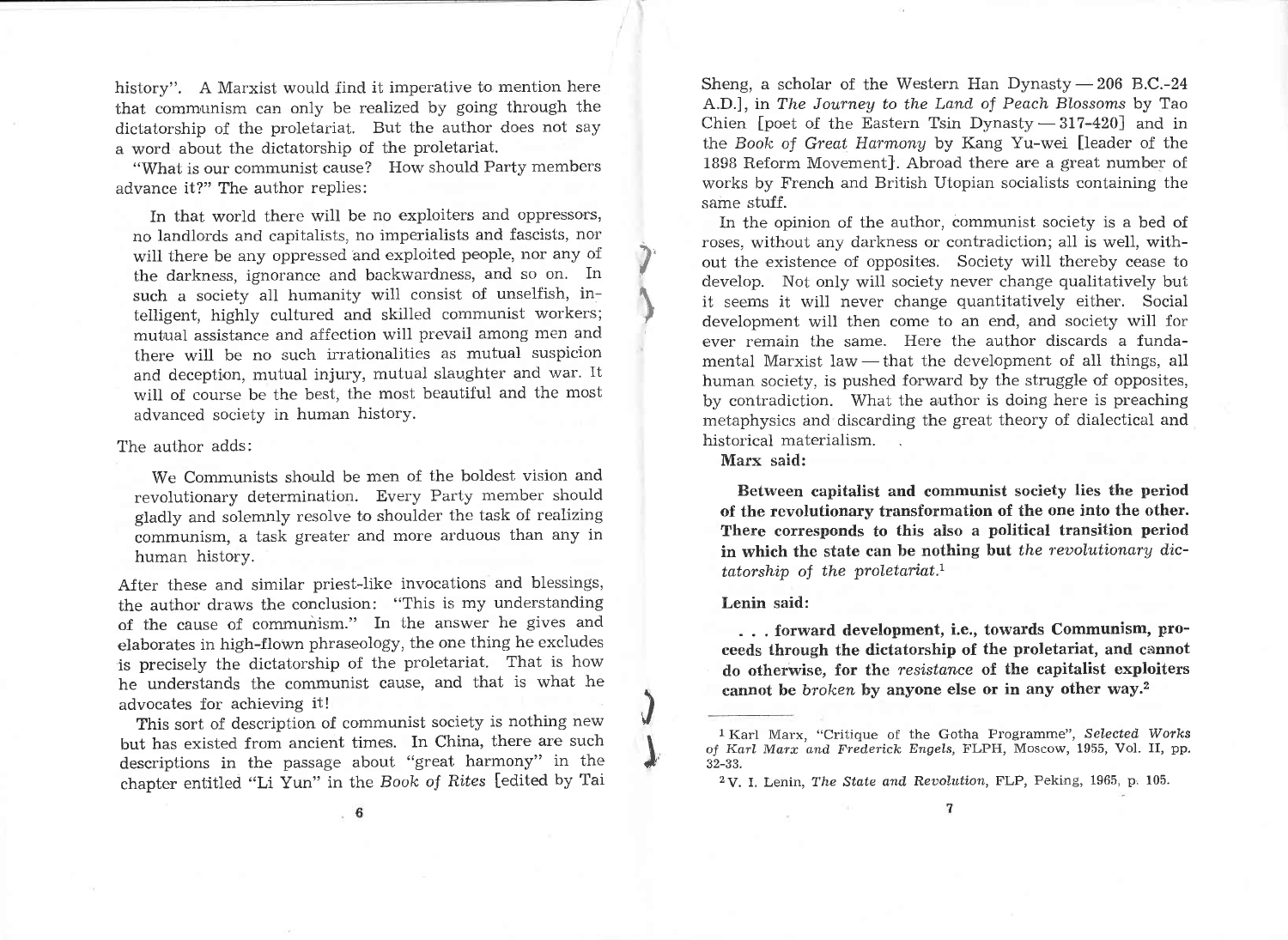In his book on self-cultivation, the top Party person in authority taking the capitaiist road emphatically points out that, following the political victory of the proletariat, "it will still be necessary to undergo a prolonged period of socialist transformation and only so will the gradual transition to communist society be possible". Anyone with a particle of Marxism would have inevitably mentioned the dictatorship of the proletariat at this point. But there is still not a word about it! Obviously, his "prolonged period of  $\ldots$  transformation" is not a period of the dictatorship of the proletariat, and his road of "gradual transition to communist society" is not the road of the dictatorship of the proletariat.

It is crystal clear that the author of this book has his own complete ideological system, which is to "advance the communist cause" without the dictatorship of the proletariat. This is out-and-out betrayal of scientific communism, of Marxism-Leninism, Mao Tse-tung's thought. It is revisionism, pure and simple.

Far from mentioning the dictatorship of the proletariat himself, the author has even cut out the term from two passages quoted from Lenin.

This is what Lenin wrote:

... the bourgeoisie, whose resistance is increased *tenfold* by its overthrow (even if only in one country), and whose power lies not only in the strength of international capital, in the strength and durability of the international connections of the bourgeoisie, but also in the force of habit, in the strength of smalt production. For, unfortunately, small production is still very, very widespread in the world, and small production engenders capitalism and the bourgeoisie continuously, daily, hourly, spontaneously, and on a mass scale. For all these reasons the dictatorship of the prole- $\text{tariat is essential}$ , and victory over the bourgeoisie is impossible without a long, stubborn and desperate war of life

and death, a war demanding perseverance, discipline, firmness, indomitableness and unity of will.<sup>1</sup>

But the various editions of the book on self-cultivation, including the revised 1962 edition, quote this passage as follows:

... the bourgeoisie, whose resistance is increased *tenfold* by its overthrow (even if only in one country), and whose power lies not only in the strength of international capital, in the strength and durability of the international connections of the bourgeoisie, but also in the force of habit, in the strength of small production. For, unfortunately, small production is still very, very widespread in the world, and small production *engenders* capitalism and the bourgeoisie continuously, daily, hourly, spontaneously, and on a mass scale. For all these reasons . . . victory over the bourgeoisie is impossible without a long, stubborn and desperate war of life and death, a war demanding perseverance, discipline, firmness, indomitableness and unity of wi1I.

Thus the author flagrantly deletes the words "the dictatorship of the proletariat is essential" from the middle of this passage. Is this an accidental oversight? Clearly, in the eyes of this top Party person in authority taking the capitalist road, the dictatorship of the proletariat is not necessary.

In the other passage, what Lenin wrote is this:

The abolition of classes means not only driving out the landlords and capitalists — that we accomplished with comand formulate that we accomplished with com-<br>parative ease — it also means abolishing the small commodparative ease – it also means docusting the small commod-<br>ity producers, and they cannot be driven out, or crushed; we must live in harmony with them; they can (and must) be remoulded and re-educated only by very prolonged, slow, cautious organizational work. They encircle the proletariat on every side with a petty-bourgeois atmosphere, which per-

 $\frac{1}{1}$ Boldface emphasis ours. — Ed.

<sup>&</sup>lt;sup>1</sup>V. I. Lenin, "Left-Wing" Communism, an Infantile Disorder, FLP, Peking, 1965, pp. 5-6.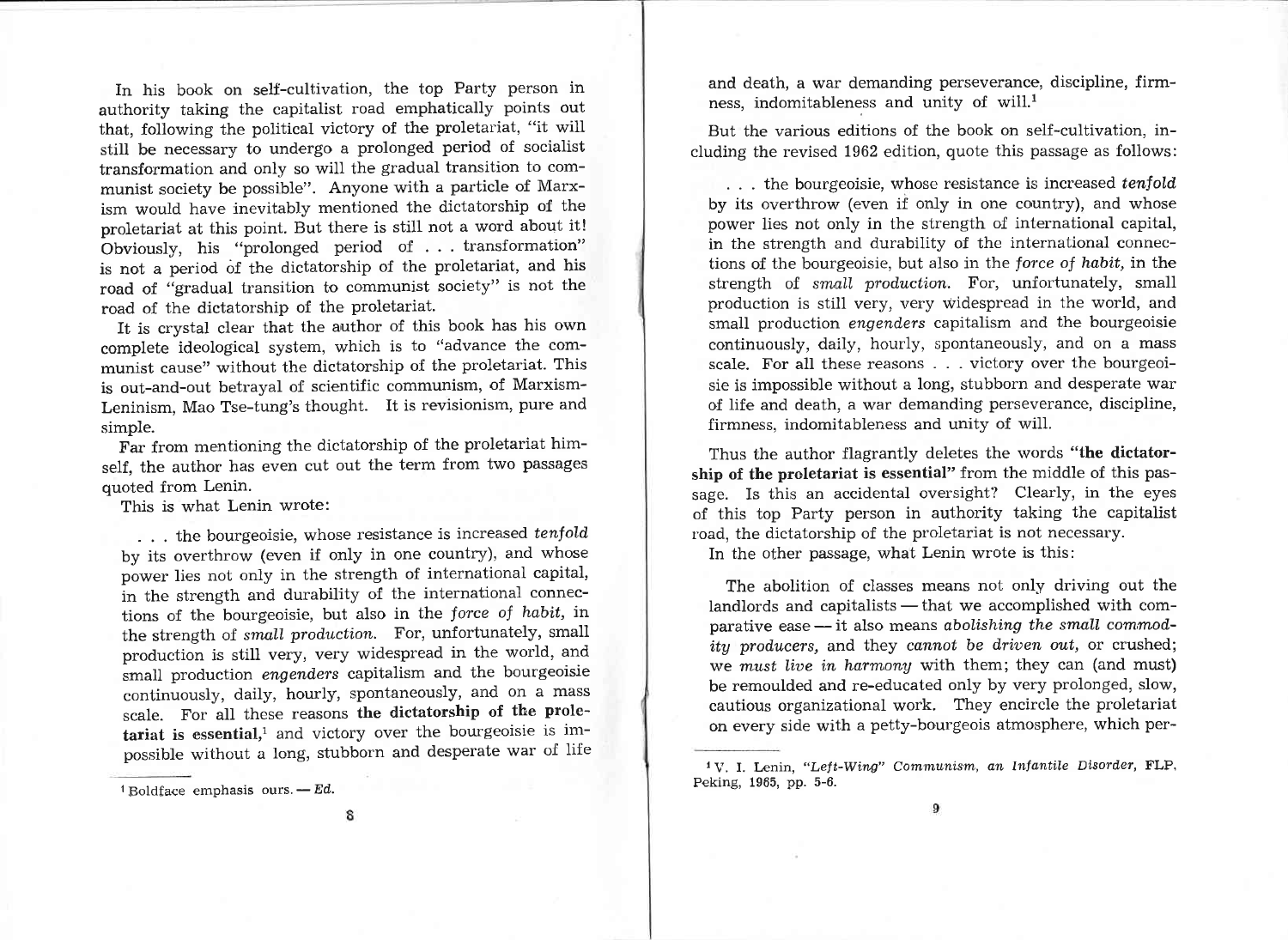meates and corrupts the proletariat and causes constant relapses among the proletariat into petty-bourgeois spinelessness, disunity, individualism, and alternate moods of exaltation and dejection. The strictest centralization and discipline are required within the political party of the proletariat in order to counteract this, in order that the organizational role of the proletariat (and that is its principal role) may be exercised correctly, successfully, victoriously. The dictatorship of the proletariat is a persistent struggle - economic, educational and adrninistrative against the bloody and bloodless, violent and peaceful, military and  $\epsilon$  economic, equeational and administrative  $\epsilon$  against the forces and traditions of the old society.<sup>1</sup> The force of habit of millions and tens of millions is a most terrible force. Without an iron party tempered in the struggle, without a party enjoying the confidence of all that is honest in the given class, without a party capable of watching and influencing the mood of the masses, it is impossible to conduct such a struggle successfully.<sup>2</sup> It is a thousand times easier to vanquish the centralized big bourgeoisie than to "vanquish" the millions and millions of small owners; yet they, by their ordinary, everyday, imperceptible, elusive, demoralizing activity, achieve the  $very$  results which the bourgeoisie need and which tend to restore the bourgeoisie.<sup>3</sup>

But the various editions of the book on self-cultivation, including the revised 1962 edition, quote this passage as follows:

The abolition of classes means not only driving out the landlords and capitalists — that we accomplished with comrandiorus and capitalists — that we accomprished with com-<br>parative ease — it also means abolishing the small commodity parailive ease – it also means doorishing the small commodity<br>producers, and they cannot be driven out, or crushed; we must live in harmony with them; they can (and must) be remoulded and re-educated only by very prolonged, slow, cautious organizational work. They encircle the proletariat on every side with a petty-bourgeois atmosphere, which permeates and corrupts the proletariat and causes constant relapses among the proletariat into petty-bourgeois spinelessness, disunity, individualism, and alternate moods of exaltation and dejection. The strictest centralization and discipline are required within the political party of the proletariat in order to counteract this, in order that the *organi*zational role of the proletariat (and that is its principal role) may be exercised correctly, successfully, victoriously. . . . The force of habit of millions and tens of millions is a most terrible force.  $\ldots$  It is a thousand times easier to vanquish the centralized big bourgeoisie than to "vanquish" the millions and millions of small owners; yet they, by their ordinary, everyday, imperceptible, elusive, demoralizing activity, achieve the  $very$  results which the bourgeoisie need and which tend to restore the bourgeoisie.

Here the author flagrantly deletes "the dictatorship of the proletariat is a persistent struggle - bloody and bloodless profetatiat is a persistent struggle – proody and proodness,<br>violent and peaceful, military and economic, educational and administrative – against the forces and traditions of the old administrative — against the forces and traditions of the old<br>society", and he even cuts out the statement about the leadership given by the Communist Party. Is this another accidental oversight?

Why are the lines on the dictatorship of the proletariat again left out in the revised 1962 edition of the book? There can only be one explanation, namely, that the author opposes our state of the dictatorship of the proletariat and wants to change the dictatorship of the proletariat into the dictatorship of the bourgeoisie.

This amply proves that this top Party person in authority taking the capitalist road is a sworn enemy of the dictatorship of the proletariat. The dictatorship of the proletariat is absolutely intolerable to him. Wherever he sees the term he strikes it out.

<sup>&</sup>lt;sup>1,2</sup> Boldface emphasis ours.  $-Ed$ .<br><sup>3</sup> Ibid., pp. 32-33.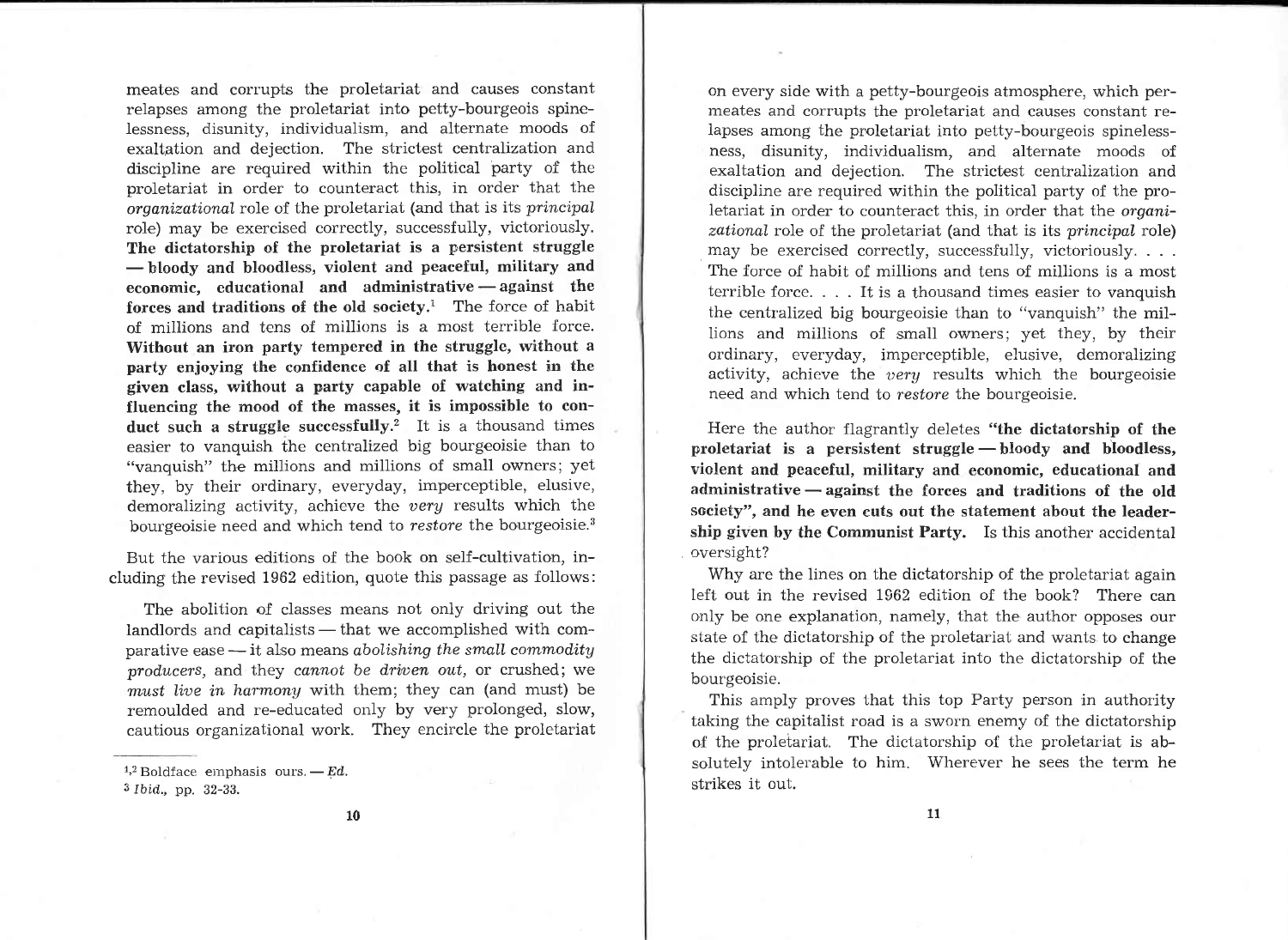Thus the top Party person in authority taking the capitalist road shamelessly emasculates the very soul of Marxism-Leninism.

For this man, who has betrayed the dictatorship of the proletariat, to talk about "be the best pupils of Marx, Engels, Lenin and Stalin" is really the greatest insult to Marx, Engels, Lenin and Stalin.

The revised 1962 edition of the book on self-cultivation changes "be the best pupils of Marx, Engels, Lenin and Stalin" into "be worthy pupils of Marx and Lenin". It deletes all of the following three passages originaily quoted from Chapter Four of the History of the Communist Party of the Soviet Union (Bolsheuiks), Short Course:

Men carry on a struggle against nature and utilize nature for the production of material values not in isolation from each other, not as separate individuals, but in common, in groups, in societies. Production, therefore, is at all times and under all conditions social production. In the production of material values men enter into mutual relations of one kind or another within production, into relations of production of one kind or another.  $\ldots$ <sup>1</sup>

The first feature of production is that it never stays at one point for a long time and is always in a state of change and development, and that, furthermore, changes in the mode of production inevitably call forth changes in the whole social system, social ideas, political views and political institutions mey can form a<br>2. . . . Political order. . . . 2 - they call forth a reconstruction of the whole social and

[The dialectical method considers] invincible only that which is arising and developing.<sup>3</sup>

Obviously, in 1962 when he deleted Stalin's name and all the passages he originally quoted from Chapter Four of the History of the Communist Party of the Soviet Union (Bolsheuiks), Short Course, the author of the book on self-cultivation had no other purpose in mind than to conform to the needs of the Soviet revisionist clique to oppose Stalin, that is also to oppose Leninism.

And in order to delete the name of Stalin, he made Engels a co-victim by deleting his name too.

fn none of its many reprints and revised editions does the book anywhere caII on people to be good pupils of Chairman Mao. Nowhere does it so much as mention Mao Tse-tung's thought. This is another illustration of the fact that the author is a bogus Marxist but a genuine revisionist, because in our times to depart from Mao Tse-tung's thought means to depart from the fundamentals of Marxism-Leninism, just as when Marxism developed to the stage of Leninism, to depart from Leninism meant to depart from the fundamentals of Marxism.

Chairrnan Mao teaches us' "All revolutionary struggles in the world are aimed at seizing political power and consolidating it."<sup>1</sup>

In opposition to this, the top Party person in authority taking the capitalist road does not want the proletariat and the Communists to seize power and consolidate it; he reduces everything in the world to "self-cultivation"'

"Self-cultivation is everything, the ultimate aim is nothing" - ist formula, similar to that of the old-time renegade Bern--- this is the formula of the book, a-hundred-per-cent revisionstein's: "The movement is everything, the ultimate aim is nothing."

Is it true that the ultimate aim is nothing? Of course not! Like that old-time renegade Bernstein, the top Party person in authority taking the capitalist road harbours sinister ulterior

<sup>&</sup>lt;sup>1</sup> History of the Communist Party of the Soviet Union (Bolsheviks), Short Course, FLPH, Moscow, 1951, pp. 188-89.

<sup>2</sup>lbid., pp. 189-90.

<sup>3</sup>lbid., p. 168.

<sup>&</sup>lt;sup>1</sup> Mao Tse-tung, "This Year's Election", Red China, September 6, 1933.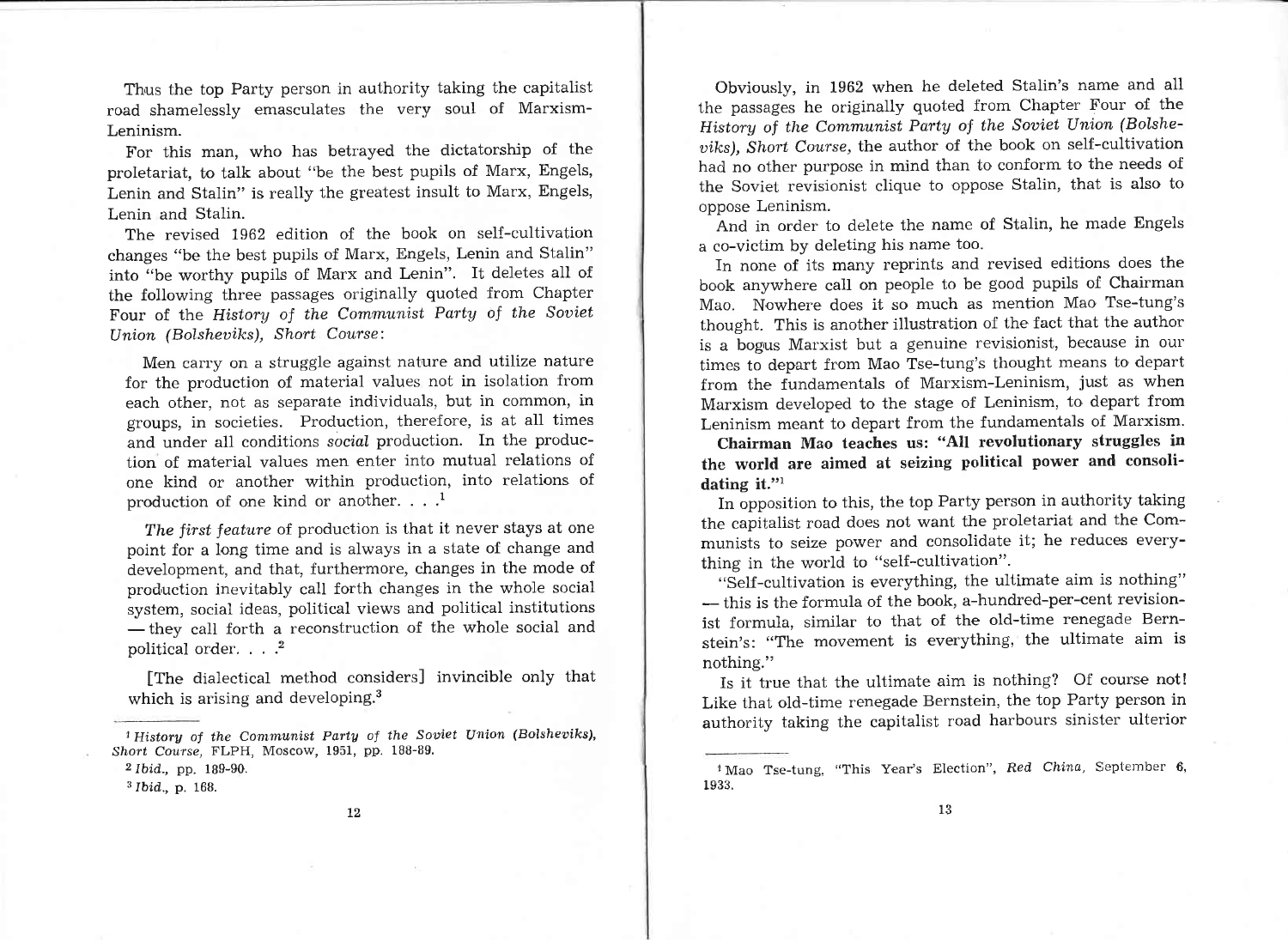aims, He seeks to demoralize the ranks of the proletariat by inducing people to become revisionist through self-cultivation; the more they engage in such cultivation, the farther they will slide down the road of revisionism. Before nationwide victory was won, he opposed the proletarian seizure of political power; and since the winning of nationwide victory, he has been opposing the dictatorship of the proletariat in a vain attempt to practise and restore capitalism. This is just the purpose of the reactionary formula: "Self-cultivation is everything, the ultimate aim is nothing."